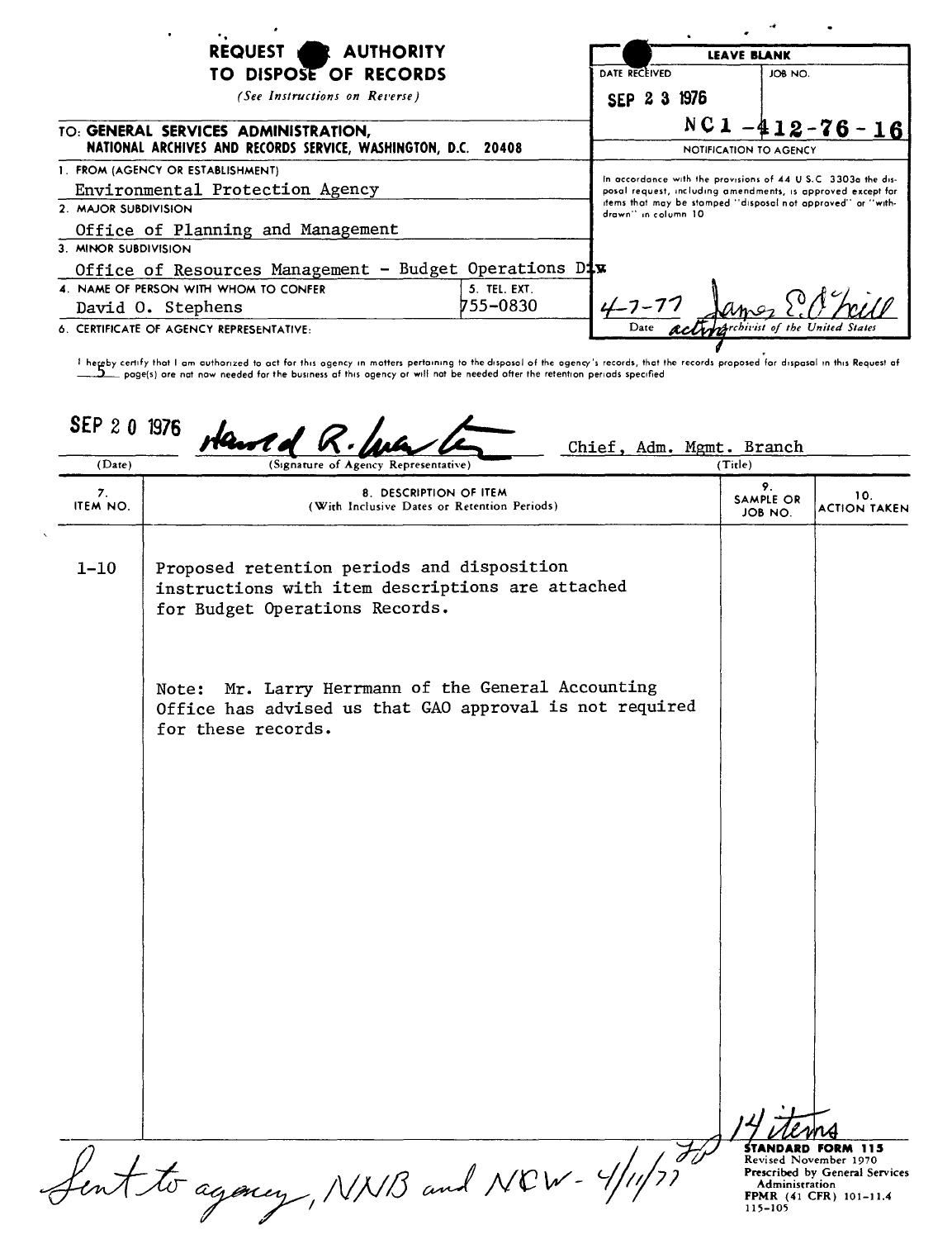

 $\alpha_{\rm{max}} = \alpha_{\rm{max}} = 0.001$ 

 $\mathcal{C}_{\mathbf{c}}(x)$  .  $\mathcal{C}_{\mathbf{c}}$ 



 $\ddot{\phantom{a}}$ 

|                                                       | ENVIRONMENTAL PROTECTION AGENCY                                                                                                                                                                                                                                                                                                                                                                                                                                                             |                              | <b>MANUAL</b>                                                                                                                                                                                |
|-------------------------------------------------------|---------------------------------------------------------------------------------------------------------------------------------------------------------------------------------------------------------------------------------------------------------------------------------------------------------------------------------------------------------------------------------------------------------------------------------------------------------------------------------------------|------------------------------|----------------------------------------------------------------------------------------------------------------------------------------------------------------------------------------------|
| APPENDIX B                                            |                                                                                                                                                                                                                                                                                                                                                                                                                                                                                             |                              |                                                                                                                                                                                              |
| RECORDS CONTROL SCHEDULES<br><b>GENERAL - RECORDS</b> |                                                                                                                                                                                                                                                                                                                                                                                                                                                                                             |                              | RECORDS MANAGEMENT                                                                                                                                                                           |
|                                                       | <b>BUDGET OPERATIONS RECORDS</b><br>These records relate to the functions of formulating the Agency budget<br>for submission to the Office of Management and Budget and to the<br>Congress, and of controlling the uses and expenditures of the funds by<br>Agency allowance holders to insure that they are sufficient to meet<br>Agency obligations for the budget cycle period.                                                                                                          |                              |                                                                                                                                                                                              |
| 'Item                                                 | Name and Description<br>of Record/File                                                                                                                                                                                                                                                                                                                                                                                                                                                      |                              | Retention Period<br>and Disposition                                                                                                                                                          |
| 1.<br>ì.                                              | EPA Initial Agency Budget File,<br>1971-1972. A historical file of<br>the first EPA budget. Records<br>show funds and personnel transfer-<br>red to EPA from Interior, HEW,<br>Agriculture and other Federal<br>agencies.                                                                                                                                                                                                                                                                   | Archives.                    | Retention: Permanent.<br>Disposition: Keep in office<br>for 7 years, then transfer<br>to the Federal Records Center.<br>Keep in FRC for 20 years,<br>then offer to the National              |
| 2.4.                                                  | Apportionment and Allotment Books.<br>Record copies of documents showing<br>the status of appropriation/allot-<br>ments. Records consist of Appor-<br>tionment and Reapplication Schedule<br>(SF-132) showing budgetary re-<br>source application, Records of<br>Allowances and Allotments,<br>Allotment Notice, Treasury<br>Warrant, and other related<br>records. Also includes micro-<br>fiche copies produced in ac-<br>cordance with 41 CFR 101-11.504<br>and maintained in accordance | Retention:<br>a.<br>Ъ.<br>а. | Paper Records.<br>Retain 1 year.<br>Microfiche Copies.<br>Permanent.<br>Disposition:<br>Paper Records.<br>Keep in office current plus<br>1 additional year, then<br>destroy after receipt of |

 $\sqrt{\langle \mathbf{r}_k \rangle / \kappa}$  $\mathcal{C}(\mathcal{A})$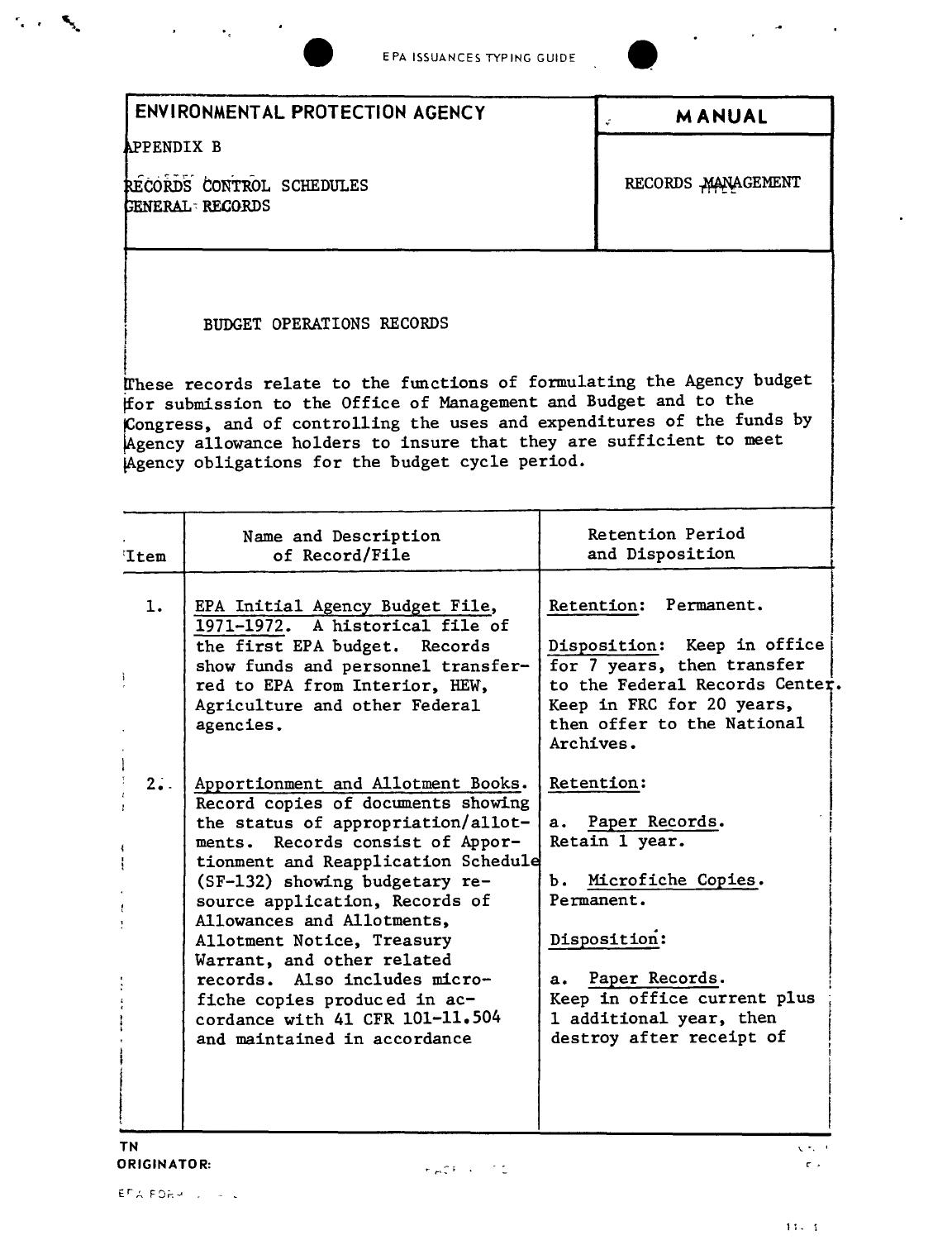## ET = SSUAMCEL TIMPING GUIDE

 $\ddot{\phantom{a}}$ 

 $\bar{a}$  $\mathcal{A}$   $\ddot{\phantom{0}}$ 

 $\frac{1}{2}$  .

 $\frac{1}{2}$ 

 $\mathcal{L}^{\text{max}}_{\text{max}}$  and  $\mathcal{L}^{\text{max}}_{\text{max}}$ 

 $\mathfrak{g}=\mathfrak{m}$ 

 $\mathcal{L}_{\text{c}} \subset \mathbb{R}^2$ 

| ET A COURT CEL INTERNO OUTLE<br>$\cdot$ $\cdot$ |                 |                                           |
|-------------------------------------------------|-----------------|-------------------------------------------|
| MANUAL                                          | ÷               | CHAPPENDIX <sup>B</sup> B                 |
| RECORDS MANAGEMENT                              | GENERAL RECORDS | CHAPTER TITLE<br>RECORDS CONTROL SCHEDULE |
|                                                 |                 |                                           |

| Item | Name and Description<br>of Record/File                                                                                                                                                                                                                                                                                                                                   | Retention Period<br>and Disposition                                                                                                                                                                                                              |
|------|--------------------------------------------------------------------------------------------------------------------------------------------------------------------------------------------------------------------------------------------------------------------------------------------------------------------------------------------------------------------------|--------------------------------------------------------------------------------------------------------------------------------------------------------------------------------------------------------------------------------------------------|
|      | with 41 CFR 101-11.505.                                                                                                                                                                                                                                                                                                                                                  | microfiche copies.<br>b. Microfiche Copies.<br>Keep in office for 10 years,<br>then offer to the National<br>Archives in accordance with<br>41 CFR 101-11.503.                                                                                   |
| 3.   | Change Request Books.<br>Includes<br>record copies of forms used to<br>request and authorize changes in<br>previously approved budget allow-<br>ance for Agency programs and proj-<br>ects. Records consist of corre-<br>spondence and memorandums initi-<br>ating the request, change request/<br>notification forms, evaluation<br>forms, and other supporting papers. | Retention:<br>a. Paper Records.<br>Retain 1 year.<br>b. Microfilm Copies.<br>Retain 4 years.<br>Disposition:                                                                                                                                     |
|      |                                                                                                                                                                                                                                                                                                                                                                          | Paper Records.<br>а.<br>Keep in office current plus<br>1 additional fiscal year,<br>then destroy after receipt<br>of microfilm copies.<br>Microfilm Copies.<br>ъ.<br>Keep in office current plus!<br>4 additional fiscal years,<br>then destroy. |
| 4.   | Resource Requirements Reports.<br>Computer produced reports showing<br>the status of the Agency budget by<br>allowance holders. Report shows                                                                                                                                                                                                                             | Retention:<br>Paper Records.<br>а. –<br>Retain 5 years.                                                                                                                                                                                          |

 $\mathcal{L}(\mathbf{x}) = \mathcal{L}(\mathbf{x}, \mathbf{y})$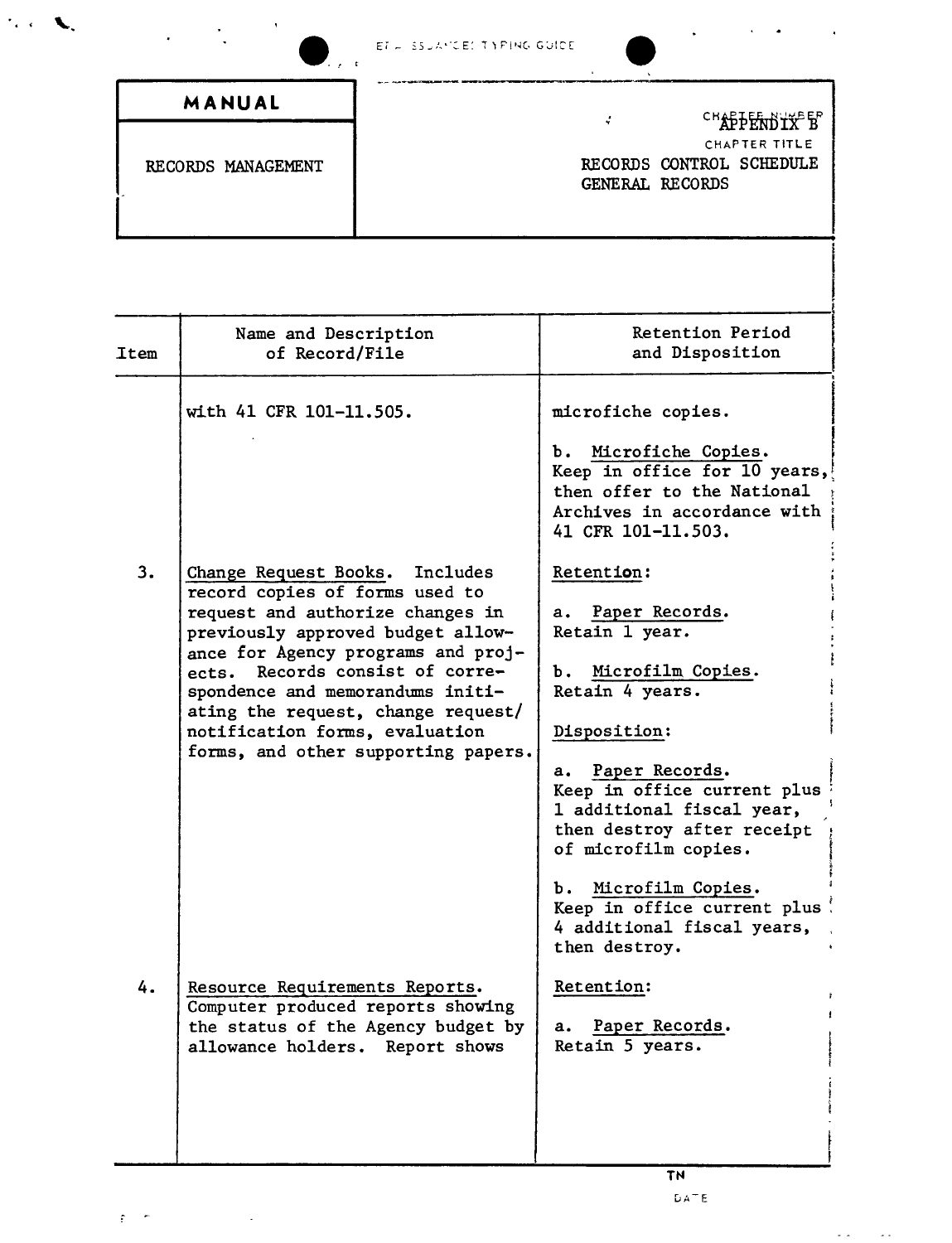

.APPENDIX B

RECORDS CONTROL SCHEDULES **RECORDS MANAGEMENT** iGENERAL RECORDS

**MANUAL**

Name and Description Item of Record/File changes in the budget at various stages· of congressional and White House approval, and by several breakdowns (i.e. quarterly, annual, by appropriation authorization etc.) Also includes COM generated microfiche copies, produced in accordance with 41 CFR 101-11.504 and maintained in accordance with 41 CFR 101-11.505. 5. Budget Hearing Files. Includes transcripts of hearings before Senate and House Budget Committees. Used to justify and support EPA budget before Congress. Transcripts show testimony of Agency program and management officials. Also includes supporting documents such as program plans, etc. 6. Allowances Books. Record copies of documents used to authorize new or revised budget allowances to Agency programs. Records consist of Advice of Allowance (EPA Form 2430-1) showing allowance Retention Period and Disposition b. Microfiche Copies. Permanent. Disposition: a. Paper Records. Keep in office current plus 5 additional fiscal years, then destroy after receipt of microfiche copies. b. Microfiche Copies. Keep in office for 10 years, then offer to the National Archives as provided by 41 CFR 101-11.503. Retention: Retain 1 year. Disposition: Keep in office current plus 1 additional fiscal year, then destroy. Retention: Retain 3 years. Disposition: Keep in office current plus 3 additional fiscal years, then destroy.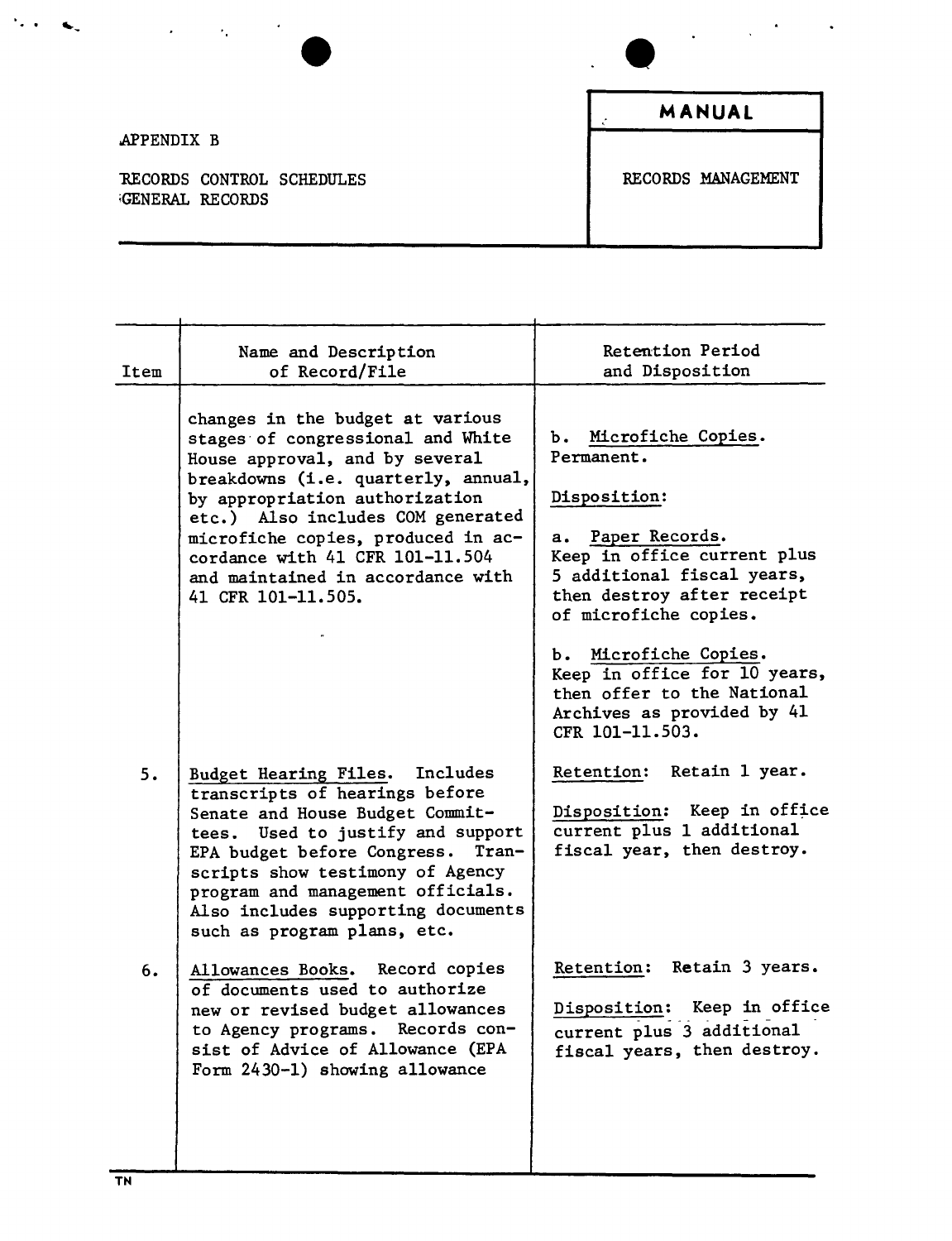| <b>EFULLY NOES TAPING CUIDE</b> |  |  |  |
|---------------------------------|--|--|--|
|---------------------------------|--|--|--|

| ٠.<br>٠<br>たしてさく   | <b>EFULLY LINCES TIMPING CUILE</b>                           |
|--------------------|--------------------------------------------------------------|
| MANUAL             | CHAPPENDIX B                                                 |
| RECORDS MANAGEMENT | CHAPTER TITLE<br>RECORDS CONTROL SCHEDULE<br>GENERAL RECORDS |
|                    |                                                              |

| Item | Name and Description<br>of Record/File                                                                                                                                                                                                                                                                                                                                              | Retention Period<br>and Disposition                                                                                                                                                          |
|------|-------------------------------------------------------------------------------------------------------------------------------------------------------------------------------------------------------------------------------------------------------------------------------------------------------------------------------------------------------------------------------------|----------------------------------------------------------------------------------------------------------------------------------------------------------------------------------------------|
|      | recipient, whether new obliga-<br>tions, contract authority, or<br>prior year funds, and other infor-<br>mation. May also include support-<br>ing papers.                                                                                                                                                                                                                           |                                                                                                                                                                                              |
| 7.   | Report on Budget Execution. Refer   Retention: Retain 5 years.<br>ence copies of report (SF-133)<br>prepared by Financial Management<br>Office and submitted to Congress<br>and Office of Management and Budg-<br>Report used as basis for<br>et.<br>budget submission. Shows budget-<br>ary resources, relation of obliga-<br>tions to disbursements, and other<br>information.    | Disposition: Keep in office<br>current plus 5 additional<br>fiscal years, then destroy.                                                                                                      |
| 8.   | Miscellaneous Financial and Budget<br>A collection of various<br>Reports.<br>financial and budget reports.<br>$In-$<br>cluded are spend-out outlay re-<br>ports, federal aid to states<br>Treasury report, budget informa-<br>tion systems reports, priceouts<br>on pay raises, travel limitations<br>reports, GAO submissions, research<br>and development reports, and<br>others. | Retention: As below.<br>Review files<br>Disposition:<br>annually every year, keeping<br>records of continuing admin-<br>istrative or reference value<br>and disposing of other<br>materials. |
| 9.   | $In-$<br>Budget Preparation Files.<br>cludes records used to prepare the<br>EPA budget for printing.<br>Budget Worksheets.<br>a.                                                                                                                                                                                                                                                    | ŧ<br>Retain 7 years.<br>Retention:                                                                                                                                                           |

 $\mathbf{r}$ 

ř

i<br>I